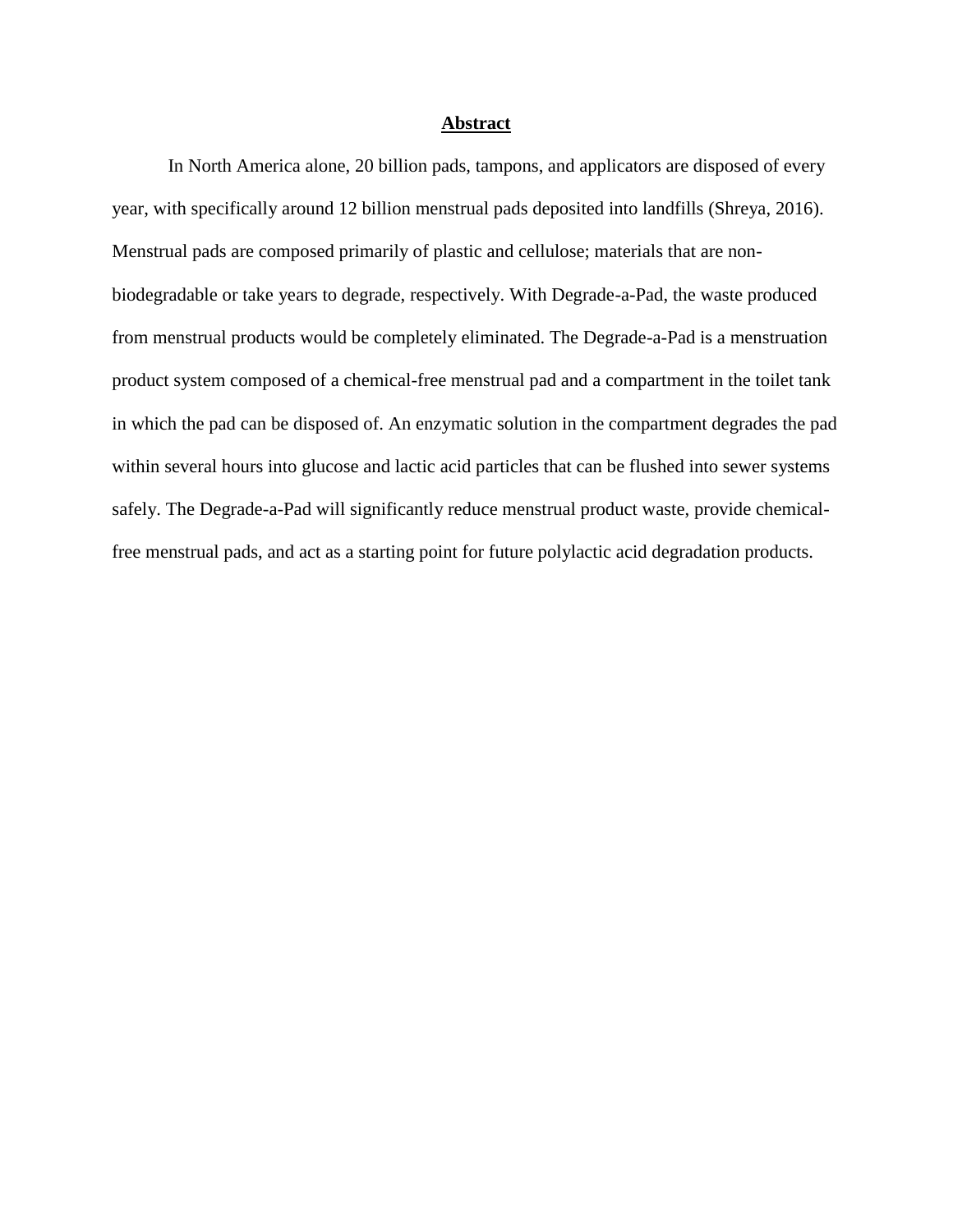# **Present Technology**

Women in America menstruate on average for a total of 40 years, and 5 days per month. The menstrual fluid ends up in tampons, pads, and other single-use products composed of plastic material (Borunda, 2019). These products end up in landfills as non-biodegradable waste, polluting the earth. Each year, 200,000 tons of waste as menstrual products and their packaging, composed primarily of plastic, is generated ("Environmental Reasons," n.d.). The Degrade-a-Pad system allows a menstrual pad to be instantly degraded by an enzymatic solution in an additional compartment of the toilet tank. With the Degrade-a-Pad, the plastic and chemical pollution caused by menstrual products would be eliminated.

Pads are the most widely used menstrual product, followed by tampons. These products are not reusable, and in the United States alone, 12 billion pads are discarded each year ("Environmental Reasons," n.d.). Pads are rectangles of absorbent material that are attached to the underwear. They are composed of a top sheet, absorbent core, and back sheet, which are commonly made of cotton, absorbent wood cellulose, and polyethylene, respectively. Cotton is made of cellulose and takes about 5 months to biodegrade in a landfill. Polyethylene, a type of plastic, does not biodegrade, leading to significant plastic waste. Tampons are small tubes applied with an applicator or finger that absorb blood from inside the vagina. Tampons are blends of cotton and rayon, with other synthetic fibers (Anzilotti, 2019).

In the past two decades, there has been a demand for transparency regarding the harmful chemicals that major companies include in pads and tampons. These chemicals come in the form of toxic contaminants, fragrances, colorants, dyes, and preservatives that are not disclosed in the product description. Some sanitary napkins emit low levels of carcinogens, stemming serious health concerns for the women using these products (Kounang, 2015).

1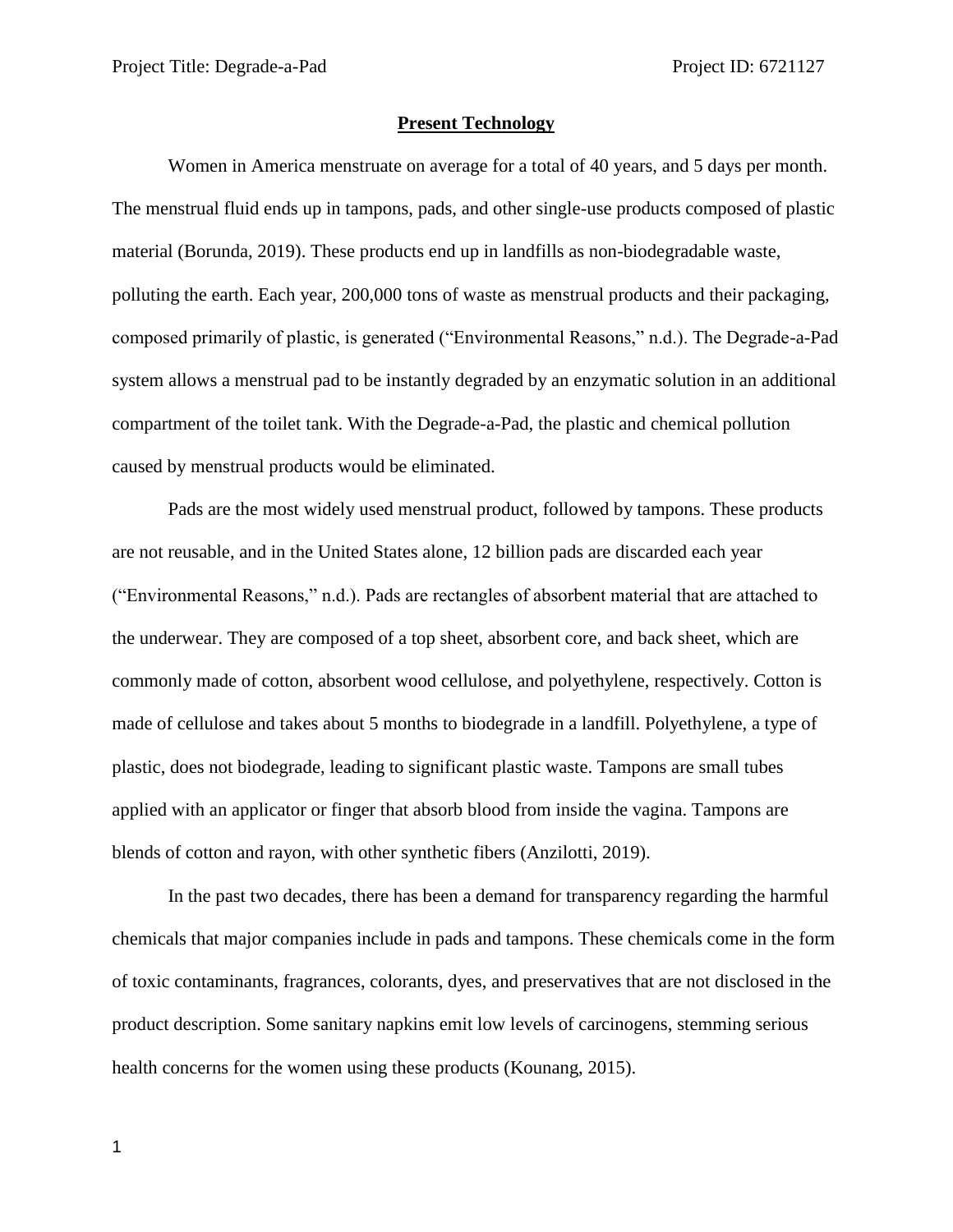Because of the plastic waste and undisclosed chemicals in pads and tampons, more environmentally-friendly alternatives are becoming popular. These menstrual products include menstrual cups, which are reusable, funnel-shaped cups that are made of rubber and inserted into the vagina (Dillon, 2017). Period underwear are reusable as well, designed to look like normal underwear but catch menstrual flow with absorbent fabric ("Period Underwear," 2020).

Biodegradable pads and tampons have also emerged on the market. However, they are a significantly higher cost than regular pads and tampons. With many women in underserved communities already struggling for access to menstrual products, biodegradable ones are out of reach. The biggest benefit of these biodegradable pads is their ability to be composted at home. However, for every 16 pads produced by a menstruator per month, the used biodegradable pads take up to 6 months to decompose with the right conditions. The space and resources required for this process is difficult to achieve at landfills, let alone in homes (Jain, 2019). The Degrade-a-Pad system allows for pads to be dissolved more immediately, circumventing current issues with used pad waste and resources to combat it.

#### **History**

A perpetual stigma around menstruation makes it difficult to have conversations surrounding the topic, and advances in technology occur slowly (Litman, 2018). The products available to menstruating people have improved throughout the past, but not at the rate that other fields have advanced. Even though modern products are more hygienic than historical methods, the amount of waste they cause is considerable. Most commercial pads and tampons contain plastic in the product, the wrapper, and the applicator, and over the course of a menstruator's life they contribute hundreds of products to landfills (Borunda, 2019).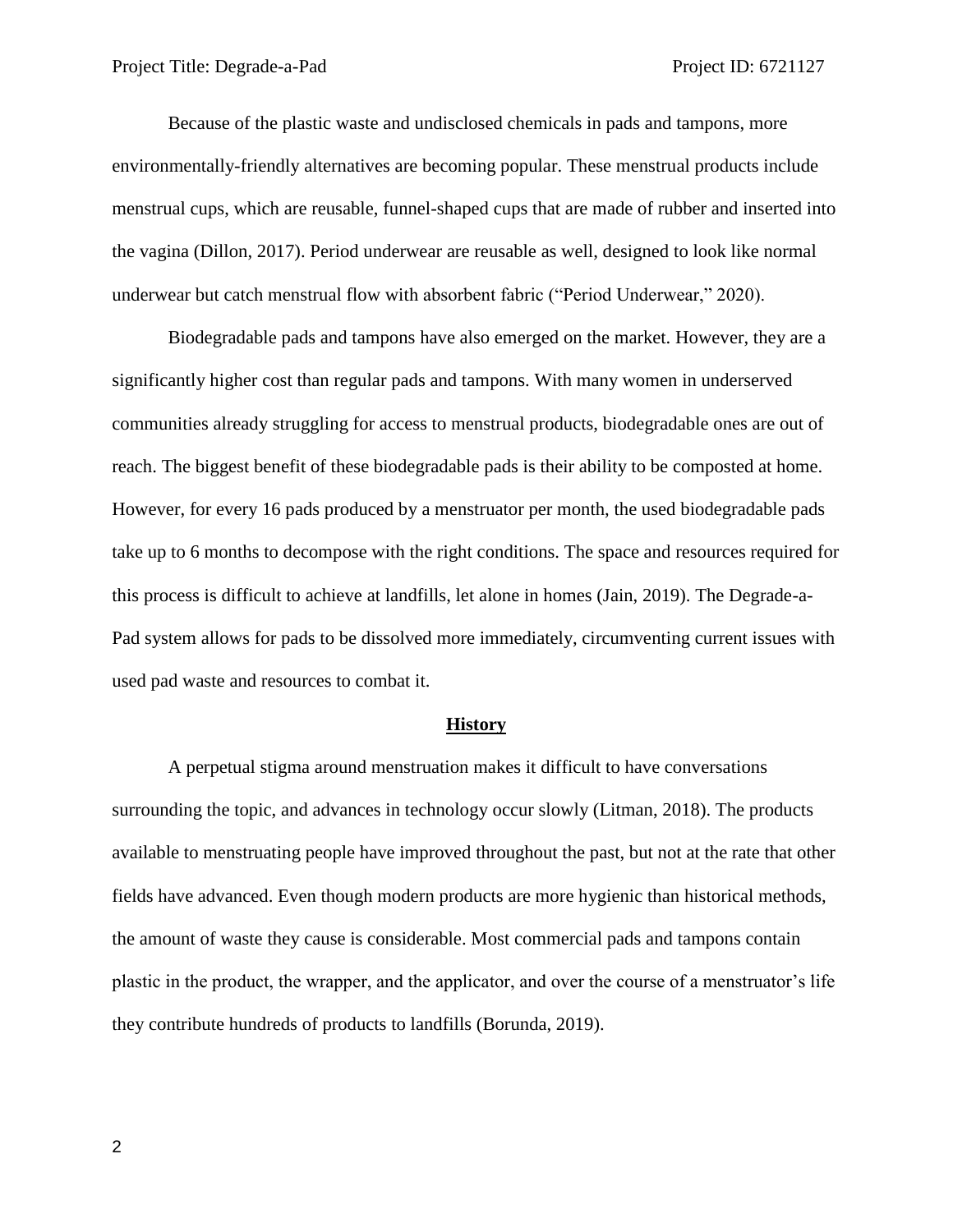Several solutions to managing periods were available historically but were dangerous, unhygienic, or uncomfortable. The Ancient Egyptians used papyrus as tampons, and the Ancient Greeks utilized wood wrapped in wool (Simple Health, 2019). In medieval times, the term "on the rag" began because people would bleed into a rag that they kept in their undergarments and washed (KT, 2018). Bacteria could grow on these rags, causing infection (Kotler, 2018).

As companies began to develop more comfortable and hygienic pads and tampons, their products became less environmentally sustainable. Before the current pad and tampon there was the sanitary apron and the menstrual belt (Simple Health, 2019). The sanitary apron was made of rubber and it prevented blood from spilling on clothes and furniture but it was uncomfortable to wear and smelled unpleasant during use. The menstrual belt was a belt that went between your legs and could have absorbent cloth or material pinned to it (Simple Health, 2019).

Around the 1880's the first commercial pad became available. Kotex was the first highly successful disposable pad, and it came out in 1921 (Borunda, 2019). It was made of Cellucotton, a plant based absorbent material. Though better methods of coping with periods have emerged, there are few products that are safe, hygienic, and environmentally ethical all in one.

## **Future Technology**

The Degrade-a-Pad is a menstruation product degradation system composed of a chemical-free menstrual pad and a compartment located in the toilet tank where the pads are disposed. The toilet tank contains an enzymatic solution, made up of a serine protease from the actinobacteria strain *Amycolatopsis* and cellulases secreted from the bacteria *Trichoderma reesei*  (*T. reesei*). These enzymes break down the menstrual pad into microscopic particles of glucose and lactic acid that can be flushed into the sewer system safely. Degrade-a-Pad combats the amount of waste deposited in landfills by those using sanitary products during menstruation.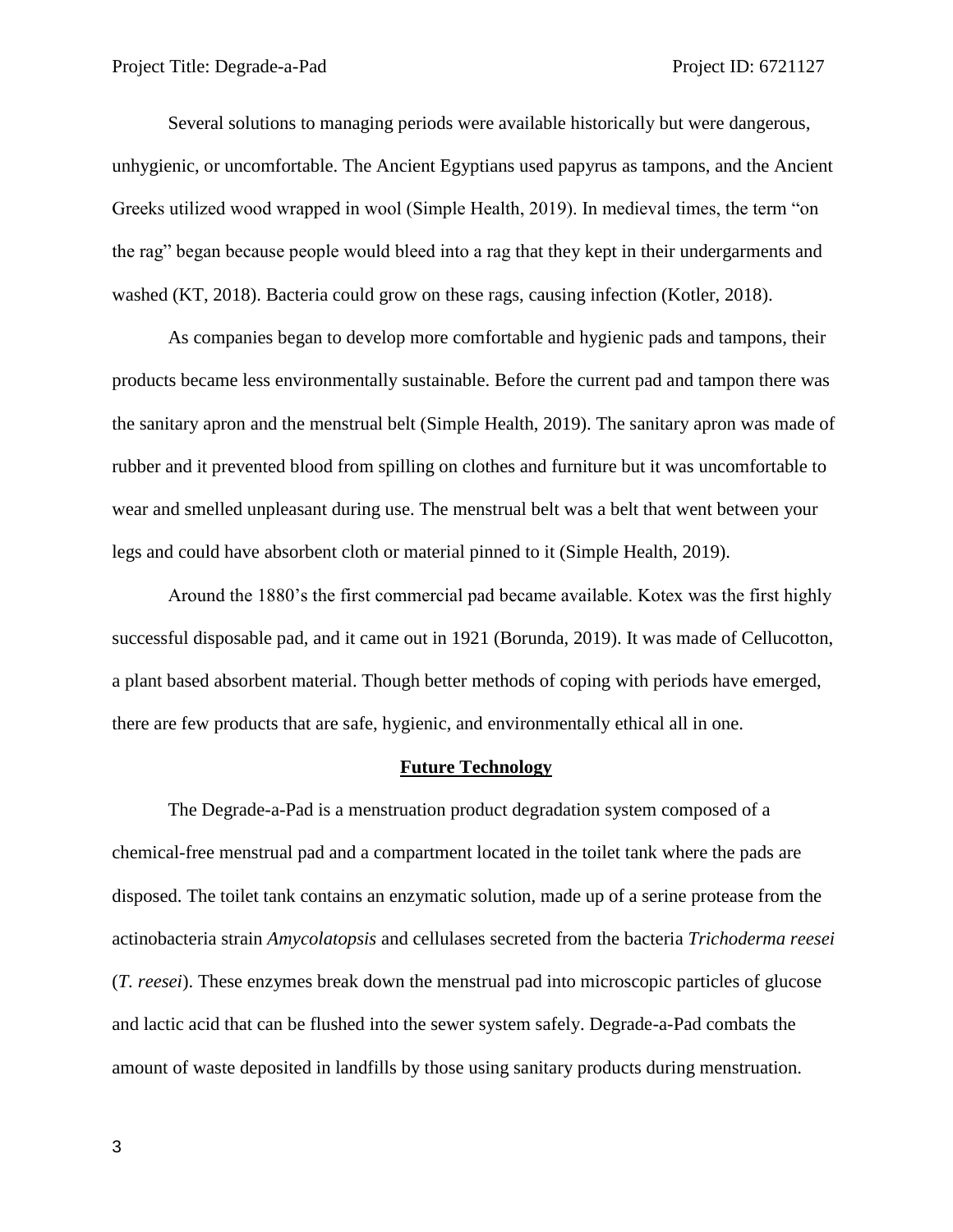The components of the menstrual pad were chosen because of their ability to break down using enzymes. The pad is made of a base layer of polylactic acid (PLA), a highly absorbent middle layer of wood cellulose, and a top layer of cellulose. The wrapper encompassing each individual pad is made of PLA as well. Pads currently produced by P&G, the largest manufacturer of feminine products, have been found to emit hazardous and carcinogenic chemicals such as styrene, chloroethane, and chloroform (Kounang, 2015). Degrade-a-Pad menstrual pads do not contain the harmful chemicals found in current feminine hygiene products.

PLA is bioplastic, and is both biodegradable and made of natural materials (Piemonte, 2012). PLA can be created from the starch in corn or sugarcane, which is fermented into lactic acid, a monomer of PLA (Gutierrez, 2020). Pads are made of plastics that do not biodegrade, sitting in landfills for years, whereas PLA will degrade naturally in a compost in 60-100 days (Butbunchu & Pathom-Aree, 2019). Even if a Degrade-a-Pad is discarded into the trash rather than dissolved by the enzymatic solution, less damage would be caused than a typical pad.

The PLA in the pad will depolymerize into lactic acid through serine protease enzymes from PLA-degrading actinobacteria of the genus *Amycolatopsis*, also known as PLAase enzymes. Actinobacteria are gram-positive bacteria that are widely used for the decomposition of many organic substances (Puttaswamygowda et al., 2019). *Amycolatopsis* is the most dominant and effective genus found for the degradation of PLA (Butbunchu & Pathom-Aree, 2019). The serine proteases are purified and characterized by the *Amycolatopsis* genus. Serine proteases are enzymes that break peptide bonds of amino acids with the addition of water molecules (Neitzel, 2010). During the process of breaking down the pad, the serine protease will break the bonds and depolymerize PLA into its monomer, lactic acid. The lactic acid will then be able to be safely flushed down the toilet.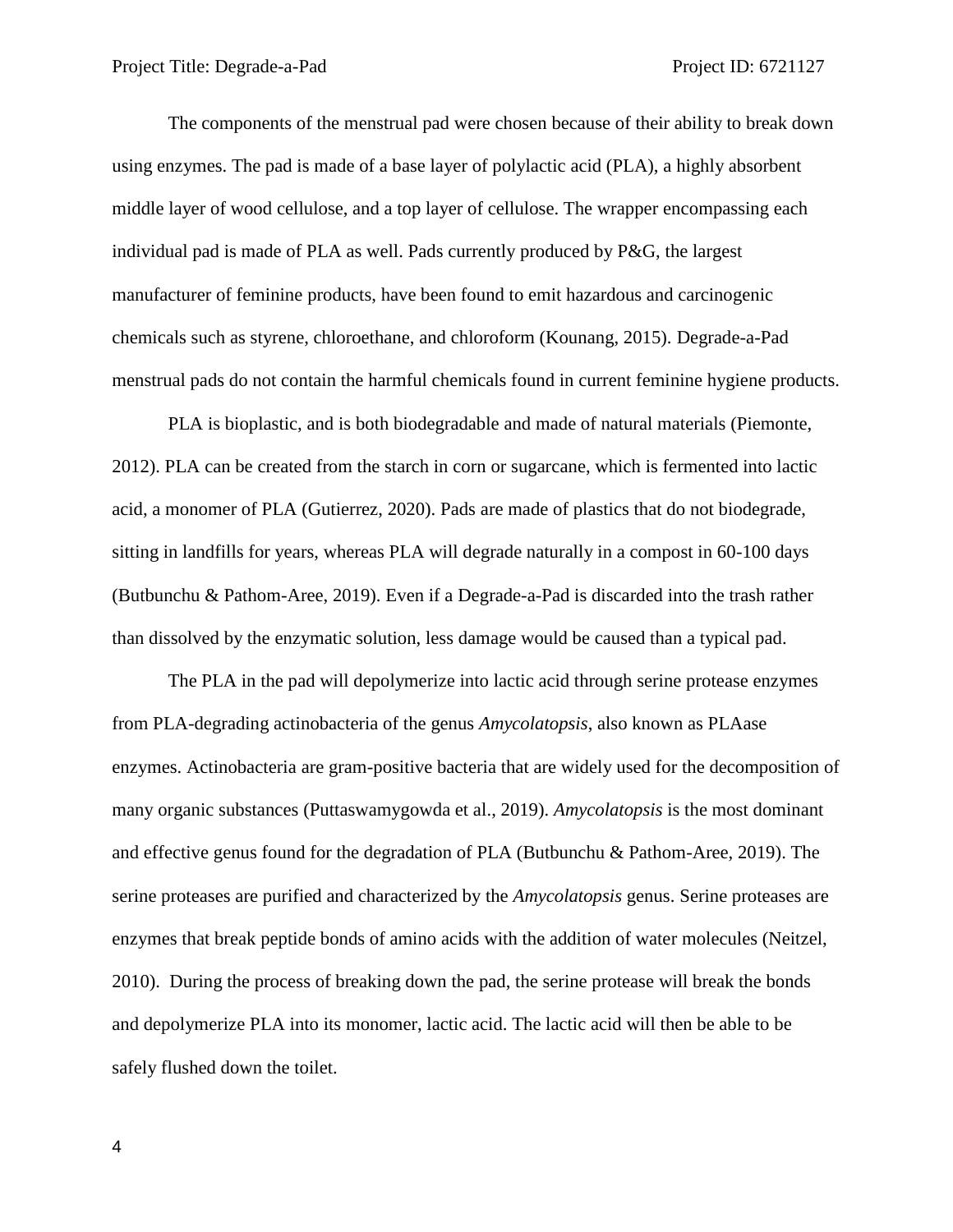The cellulose and wood cellulose in the pad will be broken down into glucose molecules by enzymatic hydrolysis. Enzymatic hydrolysis works to degrade the cellulose by hydrolyzing it into soluble sugars ("Cellulase," n.d.). Hydrolysis is the process of breaking down the glycosidic bonds holding the glucose units together with a water molecule. The water molecule "must be supplied to render each broken bond inactive" (Wang, n.d.). Water molecules supplied in the compartment of Degrade-a-Pad will aid in the enzymatic hydrolysis used to break down the cellulose.

Cellulose is converted into glucose with cellulase through a two step process of enzymatic hydrolysis. Firstly, cellulose is converted into cellobiose by beta-1,4 glucanase breaking the glycosidic linkage. Then, the "beta-1,4 glycosidic linkage is broken by betaglucosidase," turning the cellobiose into glucose (Wang, n.d.). The cellulase enzymes secreted by *T. reesei* will work to degrade the cellulose in the pad. *T. reesei* is one of the most studied species of fungi for the production of cellulase (Wang, n.d.). This protein production host has the high natural capacity to produce cellulase enzymes (Rantasalo et al., 2019).

A separate compartment in the toilet tank will be installed with a lid as well as a second lever on the outside of the toilet. After the Degrade-a-Pad is used and ready to be discarded, its user will place it into the compartment and flush the lever. The lever will activate a trickle of toilet water containing the combination of the cellulase and serine protease enzymes, which will flow slowly for several hours, by which point the pad will be dissolved. At the bottom of the compartment is a pipe topped with a grate leading to the toilet bowl. As the pad breaks down, the particles of glucose and lactic acid will slide through the grate and pipe into the toilet bowl. The next time the toilet is flushed, the dissolved pad particles in the toilet bowl will be flushed into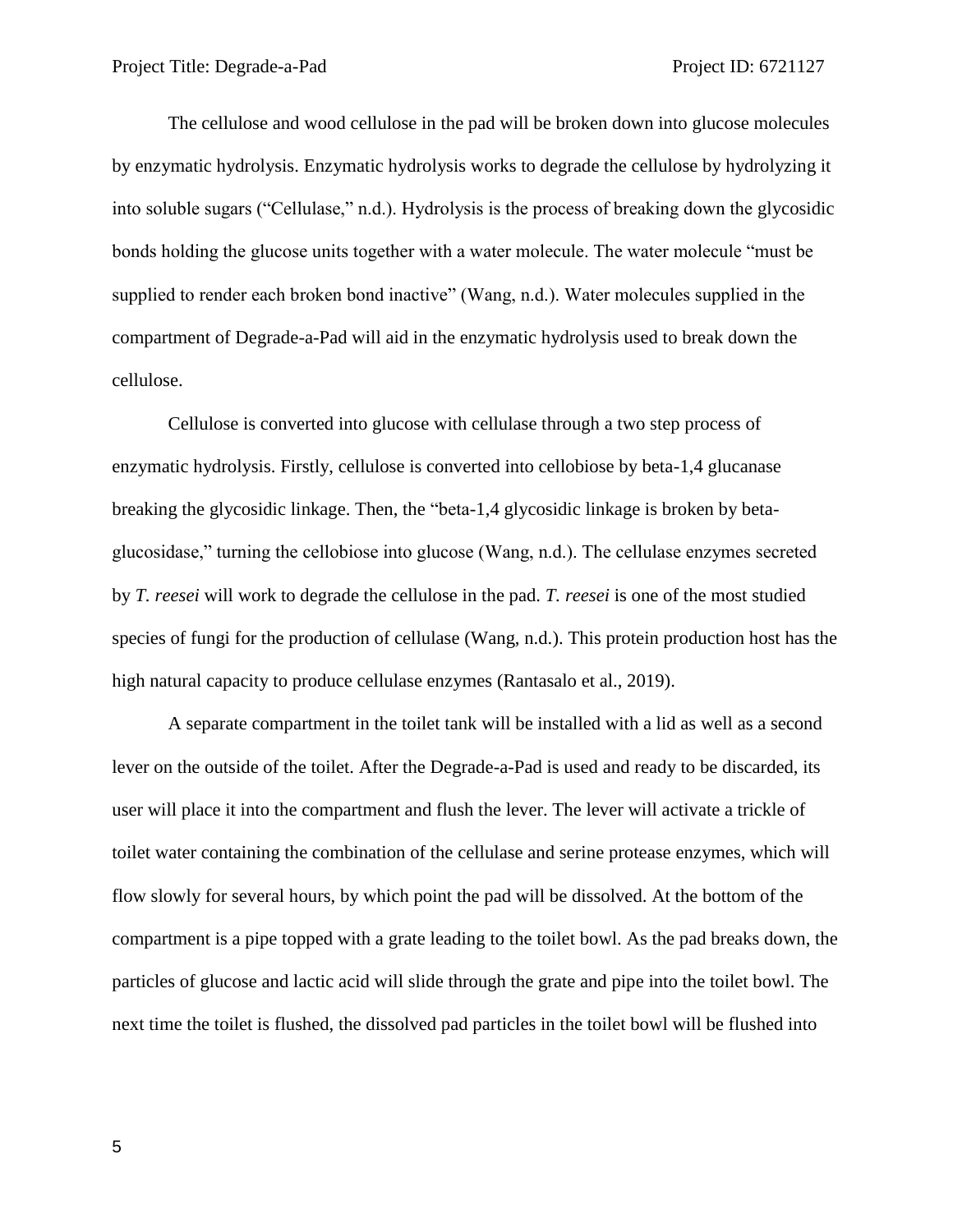the sewer system. Each month, new enzymes will be added to the water stream to replenish those that have been flushed.

# **Breakthroughs**

Currently, implementing the Degrade-a-Pad is not technologically possible. However, by achieving scientific breakthroughs of speeding up PLA and cellulose degradation periods, making the conditions for PLA degrading enzymes and cellulase enzymes more compatible, and increasing the rate of production of the necessary enzymes, the Degrade-a-Pad will be effectively and easily distributed. One breakthrough necessary for implementation is increasing the effectiveness of the enzymes and reactions that degrade the PLA and cellulose of the pad. Because pads are meant to absorb fluid, they will expand and clog sewage pipes if flushed into standard waste management pipes. Although the Degrade-a-Pad system allows an extra window of time for the pad to degrade in an additional compartment of the toilet tank, the current processes that degrade PLA and cellulose require days, even up to months and years. Considering the limited capacity of the toilet tank, the expansion in size of the pads, and the frequency in which the products are disposed of, current degradation speeds are impractical. Through experimentation and further development, the degradation period should be reduced to within several hours. A possible solution could be the development or discovery of another enzyme to speed up the chemical reactions. Research must be conducted on bacteria and archaea strains to find such an enzyme.

The conditions within the Degrade-a-Pad's toilet tank compartment must be maintained to activate and continue the reactions. PLAase, or PLA-degrading enzymes from actinobacteria function at an optimal pH range of 9.5-10.5, which is highly basic, and a temperature range of 50-60  $\degree$ C, which is almost triple room temperature or the temperature of the toilet water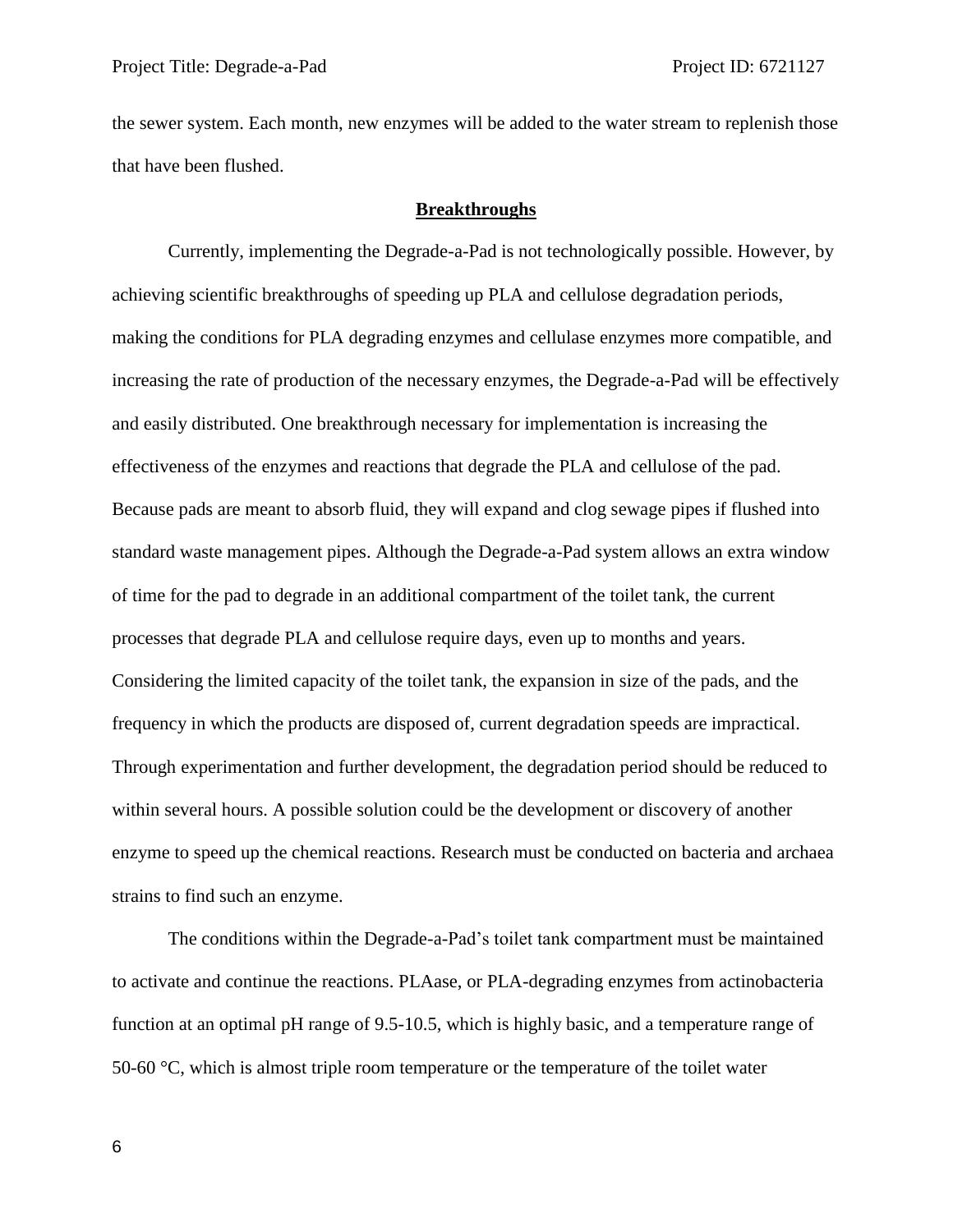(Butbunchu & Pathom-Aree, 2019). Furthermore, the conditions ideal for PLAase are not identical to the conditions necessary for cellulase to degrade the absorbent cellulose. The cellulase enzymes require the optimal conditions of 80-90 °C, which cannot be maintained without an energy source, and a pH of 1.8, which is highly acidic (Wang et al., 2011). This contrast between the ideal conditions for the two chemical reactions makes it difficult for both to occur simultaneously. The breakthrough that would need to occur would involve reducing the activation energy, in this case temperature, of the cellulase and PLAase enzymatic reactions in order to degrade the pad in room temperature toilet water conditions. This reduction is necessary because heating the toilet tank compartment of the Degrade-a-Pad would be inefficient and costly. This would be accomplished through another enzyme or modification of the current enzymes.

Furthermore, only research will tell which PLAase and cellulase enzymes are optimal for the Degrade-a-Pad technology. Thus, future experimentation must occur to assess the experimental groups of different PLAase and cellulase enzymes on the criteria of achievability of optimal conditions and effectiveness. These factors of assessment include the temperature and pH conditions, speed of reaction, availability of enzyme, and the compatibility of the optimal conditions of the two. An example of an experiment would test the three novel PLA-degrading enzymes called PLAase I, II, and III on how fast each works under room temperature toilet water conditions. Three samples, one of each PLAase enzyme, would be placed into identical toilet water conditions in terms of volume, temperature, and pH. The time it takes for degradation products to form after a reaction with the enzyme occurs would be collected, measured by a SBA- 40C lactate biosensor (Li et al., 2008). This data is quantitative, and the enzyme that degrades PLA the fastest is taken as most effective.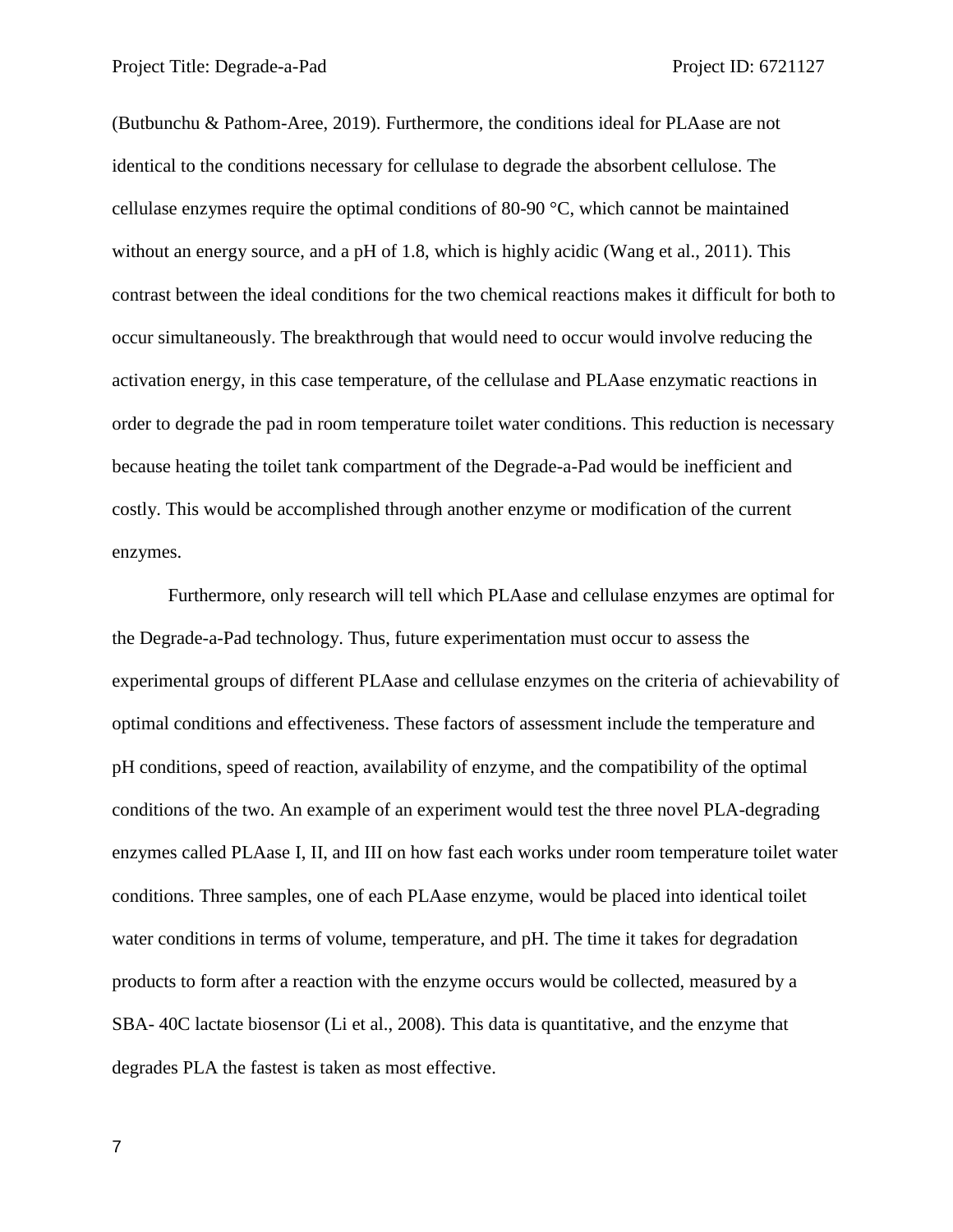To overcome the obstacle of availability of each enzyme as they are produced by specific strains of bacteria, the cellulase and PLA degrading serine protease enzymes should be manufactured. Although enzymes are not used up in the chemical reaction and can be reused, they must be accessible and widespread in order to distribute the Degrade-a-Pad to all public women's restrooms and restrooms in homes or private facilities.

#### **Design Process**

When designing Degrade-a-Pad, we researched different methods of degrading and dissolving cellulose. One of the methods found was using a mixture of sulfuric acid and hydrochloric acid. Although this would effectively dissolve the cellulose component of our pad, after further research we realized that these chemicals are highly corrosive and dangerous. Sulfuric acid is used in fertilizers, explosives, and other acids. Concentrated sulfuric acid can cause explosions when heated or being in contact with other chemicals, and even breathing an extremely small amount can cause harm ("Public Health Statement," 1998). Likewise, hydrochloric acid is used in cleaning, leather tanning, and refining products. It is tremendously harmful when in contact with the eyes, skin, and mucous membranes ("PubChem Compound," n.d.). We decided to veer away from harmful chemicals and research a more efficient and safer way to break down cellulose.

Originally we wanted to implement Degrade-a-Pad with the pads that are currently being manufactured from major and widespread companies. However, we found that many corporations have not explicitly shared all of the materials that are used to create their pads. There is non-transparency between companies and consumers in terms of what is going into their menstrual products (Kounang, 2015). Because of this, we realized that we would not be able to create successful technology that would degrade all components of currently manufactured pads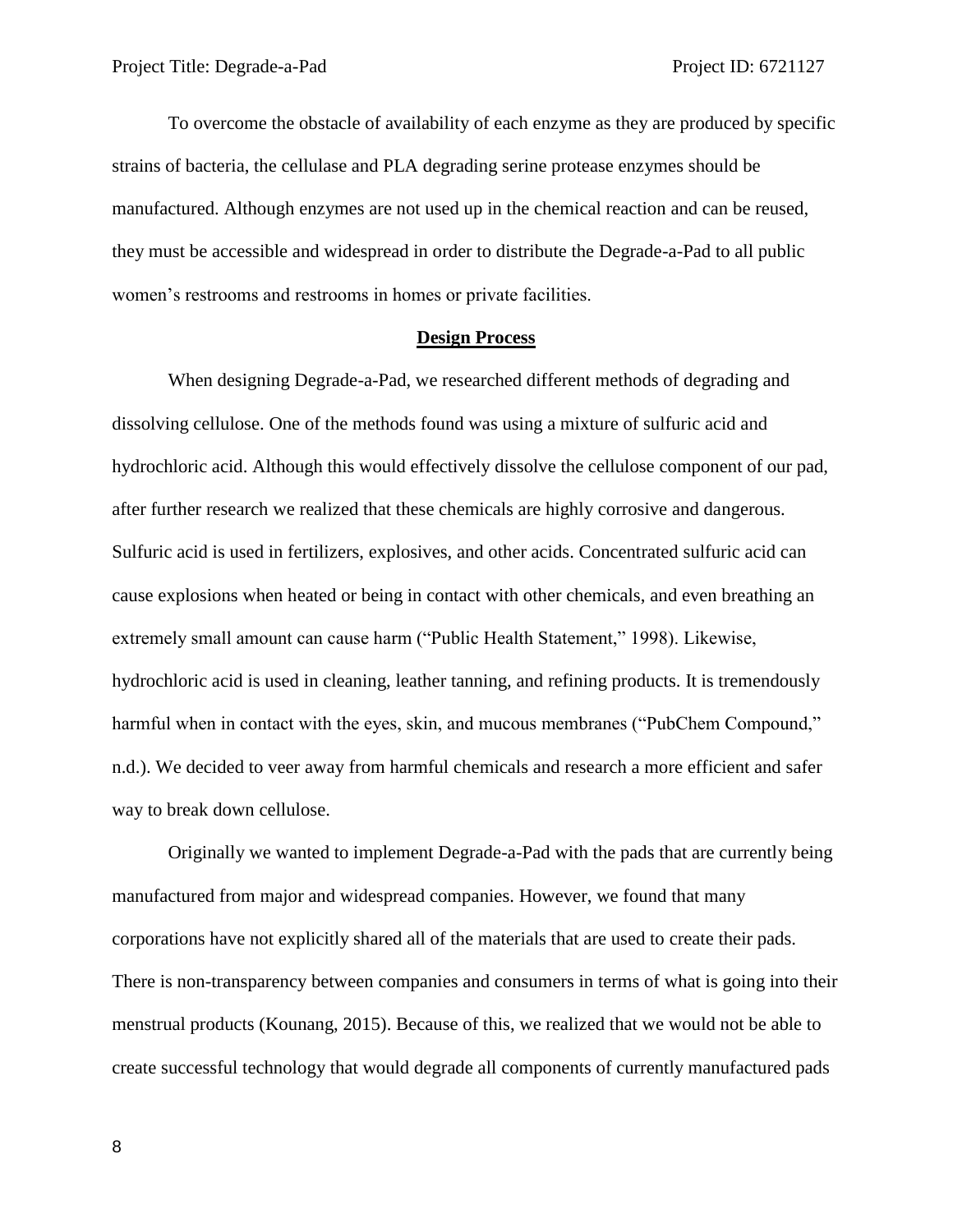since we do not have a clear understanding of all of the materials. We decided to make our own pad with simply cellulose, wood cellulose, and PLA as well as with no added chemicals so we could degrade it successfully, but also make sure the pad is healthy and safe for users.

Additionally, our initial idea was using a tablet that would be dropped into the toilet bowl. The tablet would have been composed of the combination of cellulase and serine proteases. The enzymes would act to fully degrade and break down the components of the pad in the toilet bowl. The degraded menstrual pad would then have the ability to be safely flushed into the sewage system. After researching the characteristics of enzymes and how they function, we realized that this idea would not be able to fit in the time constraints of putting the tablet in the toilet, waiting for a small period of time for everything to fully break down, and then flushing it safely. Enzymes can take multiple hours or days to properly do their job, and the enzymes would not be able to successfully degrade everything in a couple of minutes as we had envisioned previously. We then modified our technology into something more appropriate and fitting for the time constraints; a compartment installed inside of the toilet tank.

## **Consequences**

If implemented, the Degrade-a-Pad technology will reduce plastic waste in landfills, provide safe, chemical-free pads for menstruators, and act as a starting point for future fast PLAdegrading technology. In just North America alone, every year 20 billion pads, tampons, and applicators are disposed of, with specifically around 12 billion menstrual pads being deposited into landfills. The largest impact of global warming is from the processing of low density polyethylene, a plastic found in pads. Polyethylene processing requires immense amounts of fossil fuel energy, leaving a yearly carbon footprint of 5.3 kg  $CO<sub>2</sub>$  equivalents (Shreya, 2016). With Degrade-a-Pad, the waste produced from menstrual products would be drastically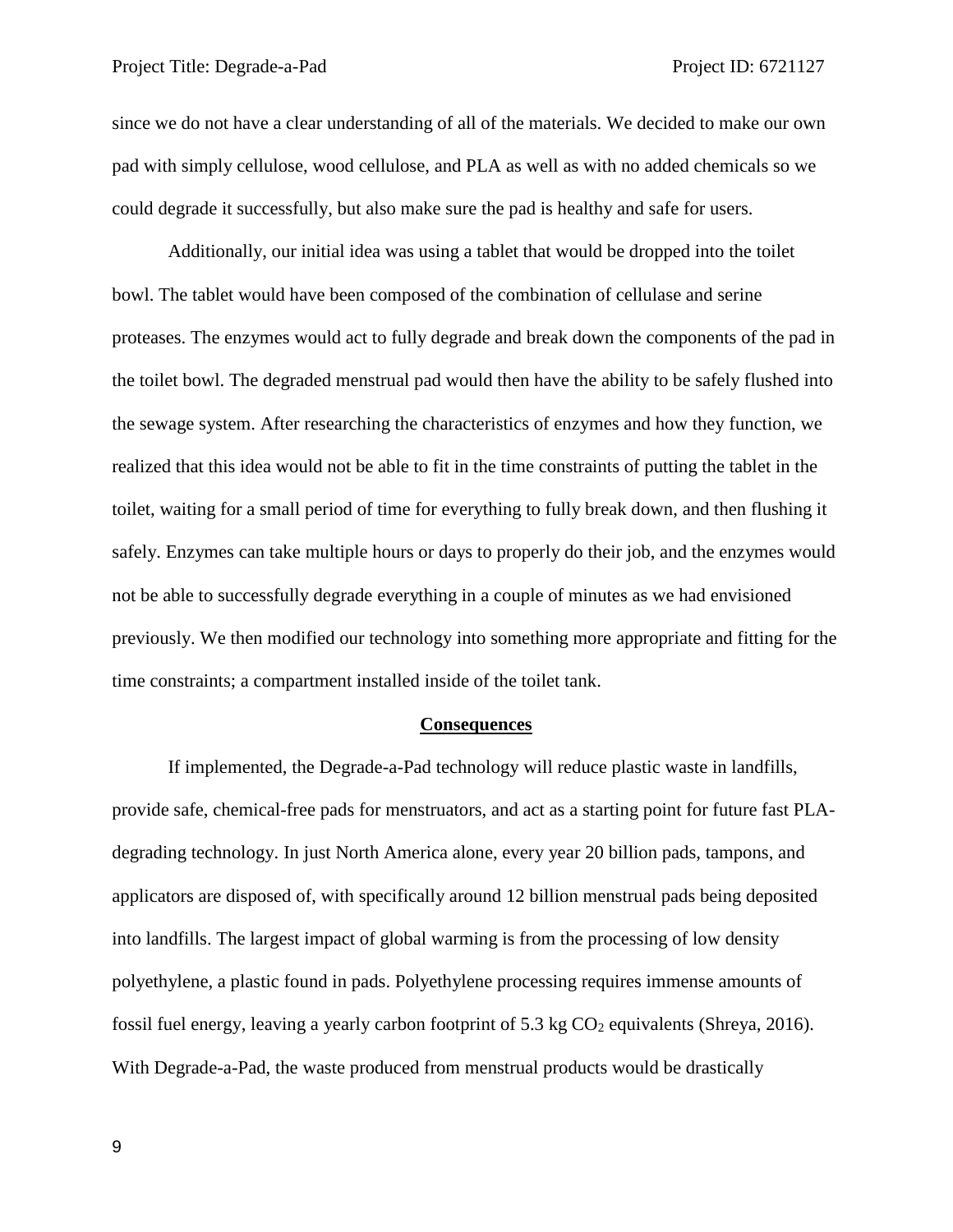decreased and almost eradicated, as the components of the pad would be degraded into microscopic materials that can be safely flushed down into the sewer system, resulting in virtually no waste. This system will immensely help the environment and lessen the negative impacts menstrual products produce.

Pads currently take 500-800 years to fully decompose when disposed of in landfills, as the plastic used is non-biodegradable (Sambyal et al., 2019). The decomposition time span with using Degrade-a-Pad would go from a matter of hundreds of years to a few hours. Placing pads into the compartment and enabling them to degrade with the mixture of enzymes ensures the most efficient and effective method to dispose of products.

Another important effect of the Degrade-a-Pad technology is that the menstrual pad is only composed of cotton, wood cellulose, and PLA. Currently, major companies do not disclose the materials of their menstrual products, including the toxic chemicals that come from the product's fragrances, colorants, dyes, and preservatives. In a study done by the market research group Euroshare, P&G's Always pads emitted dangerous chemicals, including chloroethane, chloroform, and styrene (Kounang, 2015). High levels of exposure to chloroethane can result in lack of muscle coordination and unconsciousness. Exposure to chloroform can cause respiratory injuries, and damage to the liver, heart, brain, kidneys, and bone marrow ("Chloroform," 2013). Styrene is classified as a carcinogen, meaning it is capable of leading to cancer ("Toxic Substances," 2012). These menstrual products with undisclosed chemicals can lead to serious health effects for consumers, all of which are eliminated by the transparency and safe materials of the Degrade-a-Pad.

Furthermore, as with all present menstrual products there is a chance of human error during use. Typical feminine products do not degrade, and absorb fluid to many times their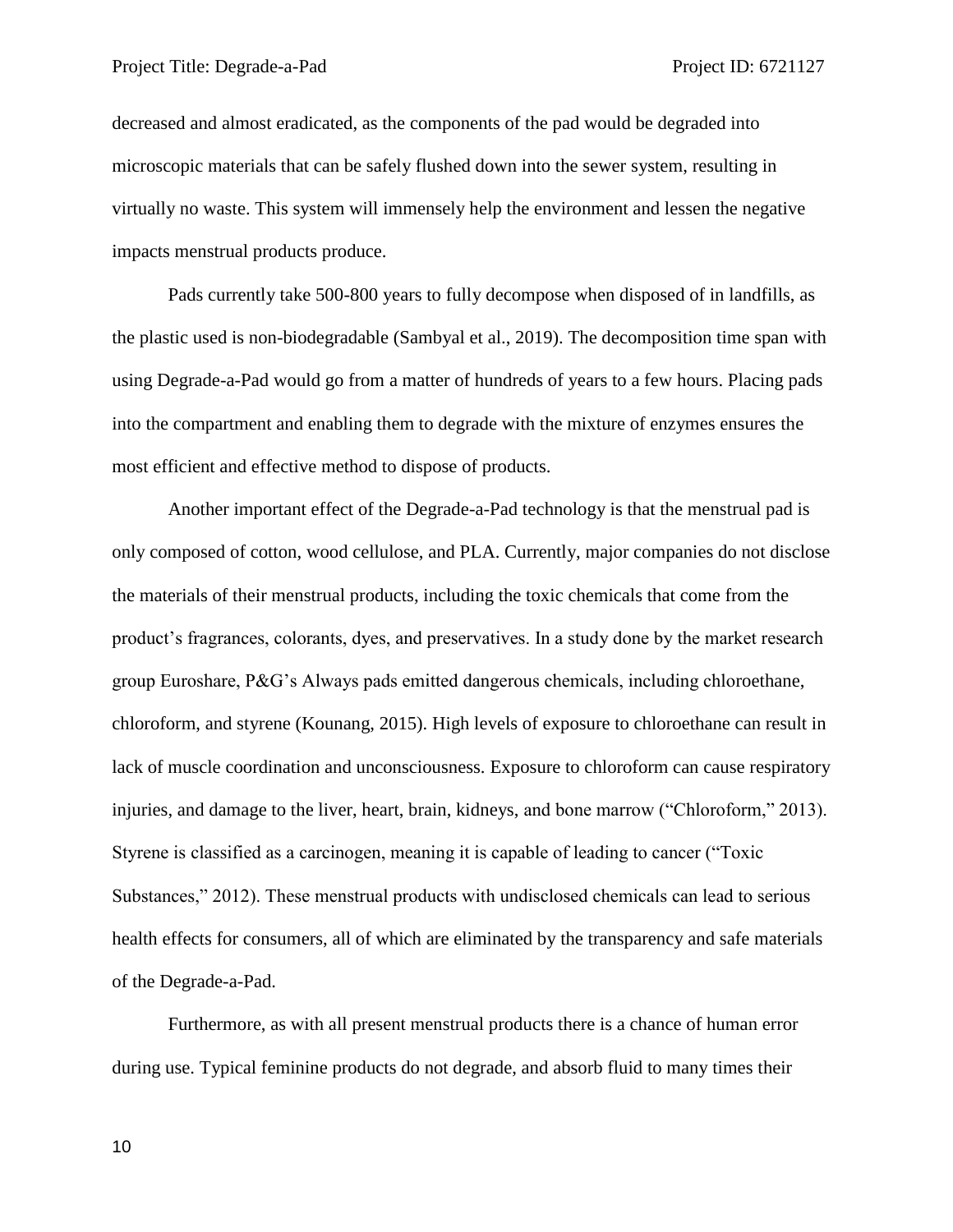original size. When flushed into standard waste management systems, feminine products clog sewer systems and require extensive effort to remove. With the Degrade-a-Pad, the used menstrual pads will be placed into a compartment of the toilet where it is degraded within hours into microscopic materials that are safe for sewer systems. The ease and convenience of the Degrade-a-Pad disposal systems being implemented into public and private bathrooms will reduce the possibility of menstrual pads being flushed into sewer systems and causing damage.

Because of the similar function and material composition of baby diapers to menstrual pads, the technological advancement of the Degrade-a-Pad system could also be applied to diapers. Disposable diapers are not biodegradable, and are the third largest source of household waste in the United States ("Are Diapers," n.d.). By creating disposable diapers with the same materials as the Degrade-a-Pad, they can be disposed of and degraded in the same fashion as menstrual pads. This would drastically reduce global plastic waste production even more if combined with the Degrade-a-Pad system.

A difficulty that the implementation of the Degrade-a-Pad could pose is the cost, effort, and energy expended to implement a toilet with a Degrade-a-Pad chamber into every bathroom. However, the amount of labor and cost of installing the Degrade-a-Pad will not exceed that of a typical toilet, as the technology will be implemented over time. The prospect is expensive, but will be a one-time installation, and new toilets are often installed into new and existing buildings. The installation of the Degrade-a-Pad system will not be instantaneous, but the effort will become cost-efficient over time, considering the amount of plastic that will be kept out of landfills and effort needed to remove clogged toilets.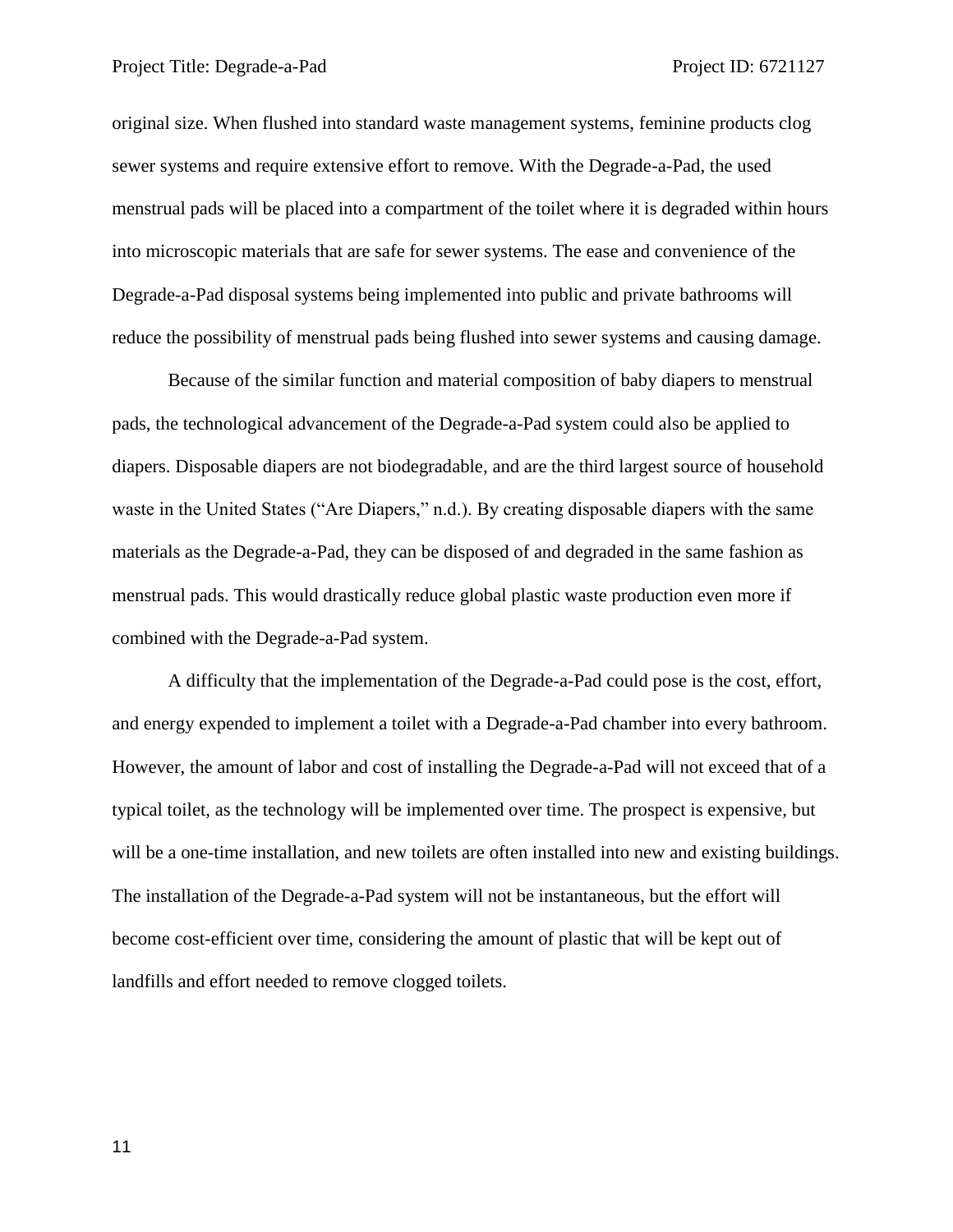# **Bibliography**

- 1. Anzilotti, A. W. (Ed.). (2019, October). *Tampons, Pads, and Other Period Supplies*. TeensHealth. Retrieved January 13, 2021, from https://kidshealth.org/en/teens/supplies.html
- 2. *Are Diapers Biodegradable?* (n.d.). The Natural Baby Company. Retrieved January 13, 2021, from https://www.thenaturalbabyco.com/pages/diapersbiodegradable#:~:text=Most%20Diapers%20Are%20Not%20Biodegradable&text=And %20by%20using%20cloth%20diapers,less%20harmful%20to%20the%20environment
- 3. Bischof, R. H., Ramoni, J., & Seiboth, B. (2016). Cellulases and beyond: The first 70 years of the enzyme producer Trichoderma reesei. *Microbial Cell Factories*, *15*(1). https://doi.org/10.1186/s12934-016-0507-6
- 4. Borunda, A. (2019, September 6). *How tampons and pads became so unsustainable*. National Geographic. Retrieved January 13, 2021, from https://www.nationalgeographic.com/environment/2019/09/how-tampons-pads-becameunsustainable-story-of-plastic/#close
- 5. Butbunchu, N., & Pathom-Aree, W. (2019). Actinobacteria as Promising Candidate for Polylactic Acid Type Bioplastic Degradation. *Frontiers in Microbiology*. https://doi.org/10.3389/fmicb.2019.02834
- 6. *Cellulase*. (n.d.). World of Enzymes and Probiotics. Retrieved January 19, 2021, from http://worldofenzymes.info/enzymesintroduction/cellulase/#:~:text=Cellulase%20is%20a%20class%20of,are%20various%20t ypes%20of%20cellulases
- 7. *Cellulase*. (n.d.). Worthington Biochemical Corporation. Retrieved January 15, 2021, from http://www.worthington-biochem.com/cel/default.html
- 8. *Chloroform*. (2013, September). Delaware Health and Social Services. Retrieved January 13, 2021, from https://www.dhss.delaware.gov/dhss/dph/files/chloroformfaq.pdf
- 9. *Cotton Morphology and Chemistry*. (n.d.). Cotton Incorporated. Retrieved January 14, 2021, from https://www.cottoninc.com/quality-products/nonwovens/cotton-fiber-techguide/cotton-morphology-andchemistry/#:~:text=After%20scouring%20and%20bleaching%2C%20cotton,of%20water
- %20(glycoside%20bonds) 10. Dillon, A. (2017, June). *Planet-Friendly Periods*. Stanford Magazine. Retrieved January 13, 2021, from https://stanfordmag.org/contents/planet-friendly-periods
- 11. Ellilä, S., Fonseca, L., Uchima, C., Cota, J., Goldman, G. H., Saloheimo, M., Sacon, V., & Siika-aho, M. (2017). Development of a low-cost cellulase production process using Trichoderma reesei for Brazilian biorefineries. *Biotechnology for Biofuels*, *10*(1). https://doi.org/10.1186/s13068-017-0717-0
- 12. *Environmental reasons to switch to a menstrual cup*. (n.d.). OrganiCup. Retrieved January 13, 2021, from https://www.organicup.com/environmental-reasons-to-switch/
- 13. *Enzymatic hydrolysis*. (2020, July 10). Biology Online. Retrieved January 15, 2021, from https://www.biologyonline.com/dictionary/enzymatic-hydrolysis
- 14. Gutierrez, R. (2020, January). PLA Plastic/Material: All You Need to Know in 2020. Retrieved December 20, 2020 from https://all3dp.com/1/pla-plastic-material-polylacticacid/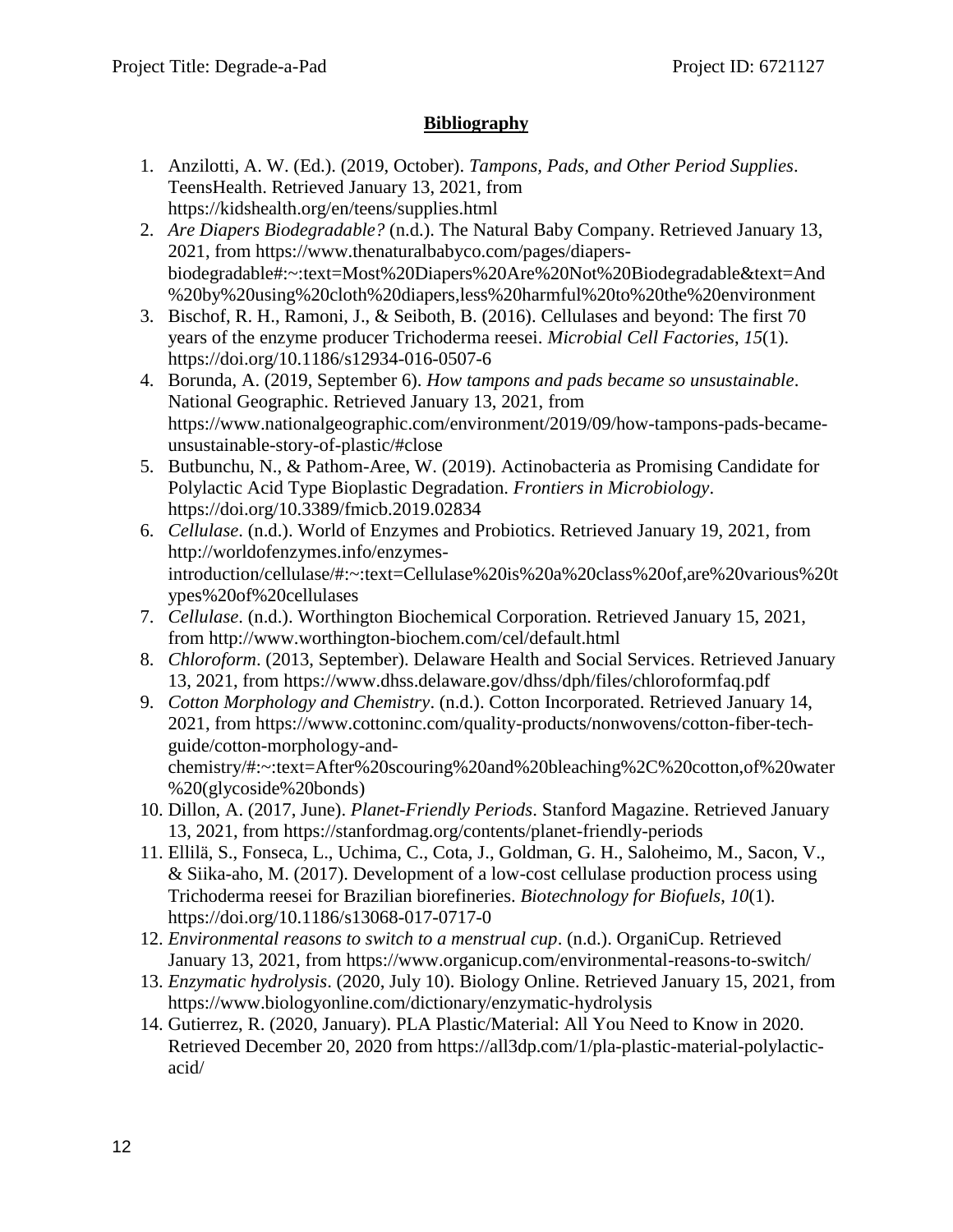- 15. Hons, L. B. (2020, July 14). *The Environmental Impact of Menstrual Products*. Leafscore. Retrieved January 15, 2021, from https://www.leafscore.com/eco-friendlybath-products/environmental-impact-of-menstrual-products/
- 16. *Hydrochloric acid*. (n.d.). National Library of Medicine. Retrieved January 19, 2021, from https://pubchem.ncbi.nlm.nih.gov/compound/Hydrochloric-acid
- 17. Iowa State University. (2008, February 1). *Discovering How Enzymes Break Down Cellulose*. ScienceDaily. Retrieved January 14, 2021, from https://www.sciencedaily.com/releases/2008/01/080130161742.htm
- 18. Jain, S. (2019, August 20). *Why Biodegradable Sanitary Pads Seem To Be A Scam*. Youth Kiawaaz. Retrieved January 13, 2021, from https://www.youthkiawaaz.com/2019/08/biodegradable-sanitary-pads-testing-the-tallclaims/
- 19. Jayasekara, S., & Ratnayake, R. (2019). *Microbial Cellulases: An Overview and Applications*. IntechOpen. https://doi.org/10.5772/intechopen.84531
- 20. Jin, X. (2010, November 28). Breaking Down Cellulose. Retrieved from http://large.stanford.edu/courses/2010/ph240/jin2/
- 21. Kotler, J. (2018, November 20). A short history of modern menstrual products. Retrieved January 5, 2021, from https://helloclue.com/articles/culture/a-short-history-of-modernmenstrual-products
- 22. Kounang, N. (2015, November 13). *What's in your pad or tampon?* CNN. Retrieved January 13, 2021, from https://www.cnn.com/2015/11/13/health/whats-in-your-pad-ortampon/index.html
- 23. KT by Knix. (2018, May 23). The History of Periods: How Women Have Dealt With Menstruation Through the Ages. Retrieved December 13, 2020, from https://www.knixteen.com/blogs/the-rag/the-history-of-periods
- 24. Li, F., Wang, S., Liu, W., & Chen, G. (2008). Purification and characterization of poly(llactic acid)-degrading enzymes fromAmycolatopsis orientalisssp.orientalis. *FEMS Microbiology Letters*, *282*(1), 52-58. https://doi.org/10.1111/j.1574-6968.2008.01109.x
- 25. Litman, J. (2018, June 5). Menstruation Stigma Must Stop. Period. Retrieved December 13, 2020, from https://pha.berkeley.edu/2018/06/05/menstruation-stigma-must-stopperiod/
- 26. Liu, X., & Kokare, C. (2017). Microbial Enzymes of Use in Industry. In *Biotechnology of Microbial Enzymes* (pp. 267-298). Elsevier. https://doi.org/10.1016/B978-0-12-803725- 6.00011-X
- 27. Neitzel, J. J. (2010). *Enzyme Catalysis: The Serine Proteases*. Scitable by Nature Education. Retrieved January 19, 2021, from https://www.nature.com/scitable/topicpage/enzyme-catalysis-the-serine-proteases-nbsp-14398894/
- 28. Nevalainen, H., Suominen, P., & Taimisto, K. (1994). On the safety of Trichoderma reesei. *Journal of Biotechnology*, *37*(3), 193-200. https://doi.org/10.1016/0168- 1656(94)90126-0
- 29. *Period underwear 101: Answering your most common questions.* (2020, December 23). Grove. Retrieved January 13, 2021, from https://www.grove.co/welcome/periodunderwear-

guide/#:~:text=How%20period%20panties%20work,prevent%20any%20leaks%20or%20 staining